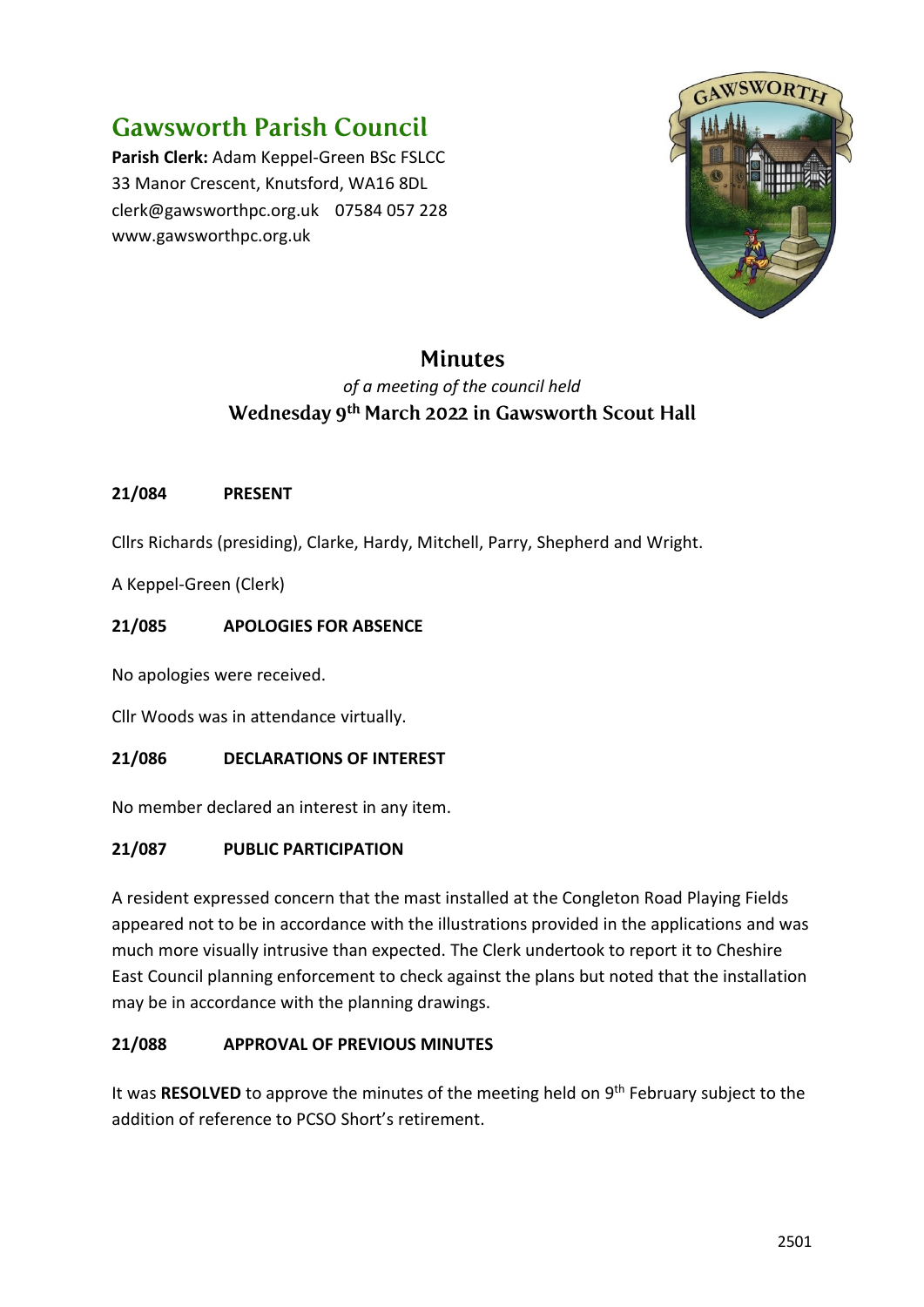#### **21/089 CHESHIRE EAST COUNCILLORS REPORT**

Cllr Smetham reported that the Integrated Care Bill going through parliament which would replace the existing Clinical Commissioning Groups from July; that the Cheshire East Council tax would increase 2.99% with an £8m reserve set aside for risk (separate to reserves). Cllr Smetham further reported that the revised Community Governance Review proposals would be going through the committee to Full Council in April. Cllr Smetham reported she had received correspondence, copied to the parish council, concerning the overgrown hedge at Marton Lane.

Apologies had been received from Cllrs Puddicombe and Jeuda.

#### **21/090 PARISH MATTERS**

Cllr Shepherd reported a pothole on Congleton Road near Moss View Road and signage which has fallen into a hedge and undertook to report to Cheshire East Council. Noting their comments on the South Macclesfield Development Area application, Cllr Shepherd further suggested that the council highlight to Cheshire Wildlife Trust the large areas of peat at the LPS15 site.

Cllr Mitchell reported that the hedge around Maggoty Wood required cutting back, that a tree had fallen on the tennis court and that Lowes Lane required attention following its flooding.

Cllr Parry highlighted a certificate of lawful existing use application which had drawn objection from neighbours, it was agreed the council should review and comment.

Cllr Clarke raised the continual water run off on the corner of Lowes Lane; Cllr Woods advised that speaking to workers clearing the blockage on Lowes Lane he understood there was an outflow from the S-bend which feeds into a drain which ultimately leads to Woodhouse Lane. Cllr Richards advised he understood Cheshire East Highways was in discussion with landowners but the Clerk undertook to obtain an update.

Cllr Hardy expressed concern of loose branches and fallen trees in Nancy's Wood and that advised the stepping stones had now completely washed away.

Cllr Woods raised the outstanding parish maintenance tasks required under the contract which have not been undertaken in the past 12 months; the Clerk advised he had raised these with the contractor and asked they be undertaken in the coming months. Cllr Wooods further reported that the Gawsworth WI had celebrated its  $90<sup>th</sup>$  Birthday by planting a weeping willow tree in the park; that he was speaking with the BBC concerning the community governance review and asked if the comments on the SMDA application and Jodrell Bank SPD response could be circulated to members.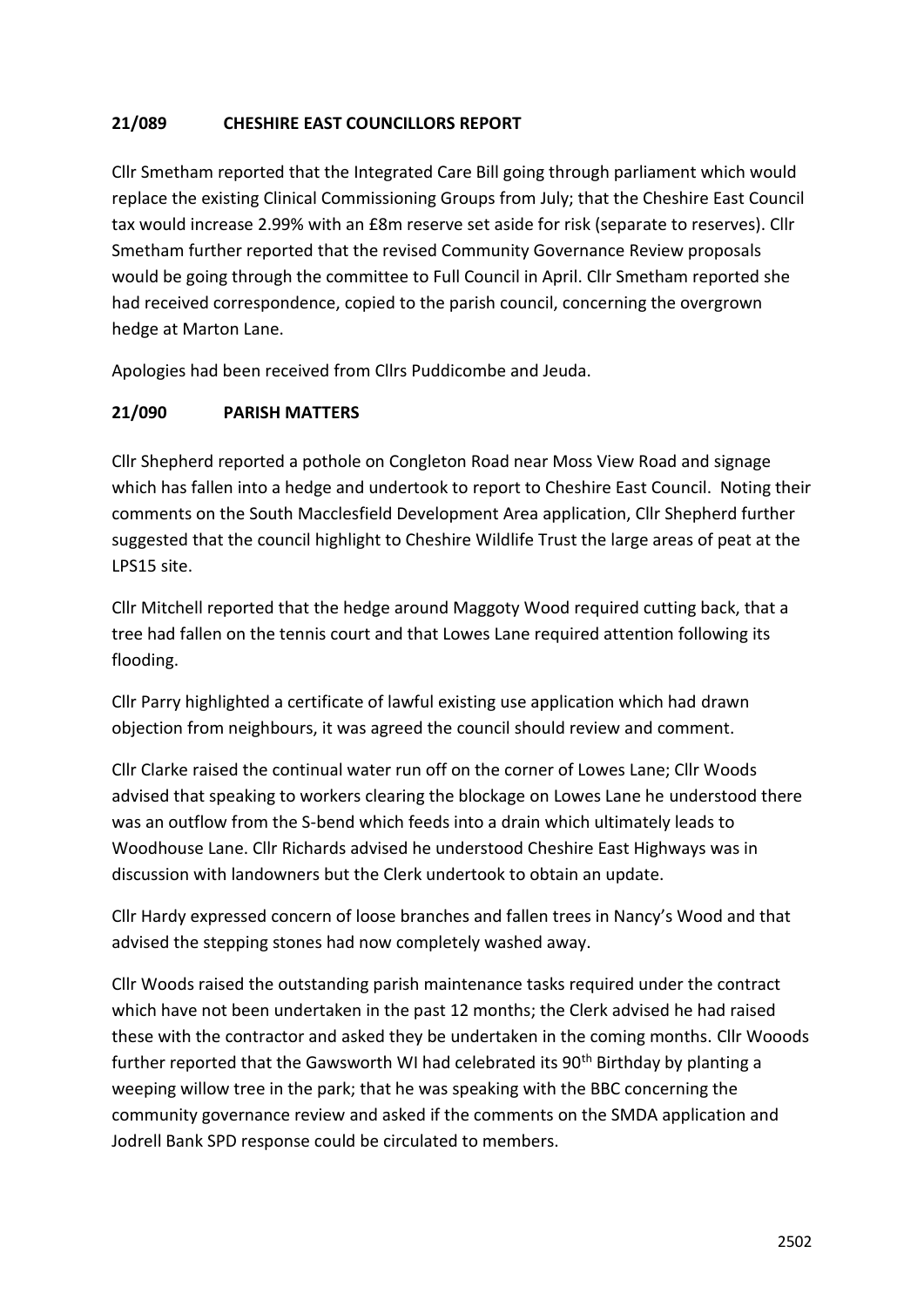Cllr Richards reported the chevron sign past the Harrington Arms has fallen and been down for some time and enquired as to the status of the Conservation Area Review; the Clerk advised the contractor would be in contact with Cllr Richards to arrange viewing the grounds of the halls.

#### **21/091 INSURANCE**

It was **RESOLVED** to enter into a five-year agreement with Zurich Municipal.

#### **21/092 FINANCE**

The council's financial position year to date was noted.

It was **RESOLVED** to approve the following payments:

| Payee                         | <b>Detail</b>                    | <b>Amount</b> |
|-------------------------------|----------------------------------|---------------|
| Northwich Town Council        | January Parish Maintenance       | 1,191.00      |
| Chew Valley Trees             | Trees for Nancy's Wood           | 335.10        |
| <b>HMRC</b>                   | Q4 PAYE                          | 352.60        |
| A Keppel-Green                | March Salary and Reimbursements  | 621.23        |
| <b>RBS Business Solutions</b> | Finance Software Licence 2022/23 | 148.80        |
| Royal Mail                    | Response Plus Responses          | 2.05          |
| Zurich Insurance              | Insurance 2022/23                | 597.00        |
| <b>GG Signs</b>               | Moss Terrace Sign                | 73.80         |
|                               |                                  |               |
|                               | <b>Total</b>                     | 3,321.58      |

#### **21/093 CORPORATE RISK REGISTER**

It was **RESOLVED** to approve the revised corporate risk register subject to the implementation of a system of access to ensure access to council data in the event the Clerk is incapacitated.

#### **21/094 PARISH MAINTENANCE AND ACTIONS LOGS**

The logs were noted and it was noted that the church had resurfaced the tarmac outside the Lych Gate with support from the John Upton Charity, that there was standing water in the dip on the road near the Rising Sun.

A brief discussion on councillor surgeries was held and it was agreed that members arrange them as desired.

#### **21/095 QUESTIONS TO THE CLERK**

No questions were raised.